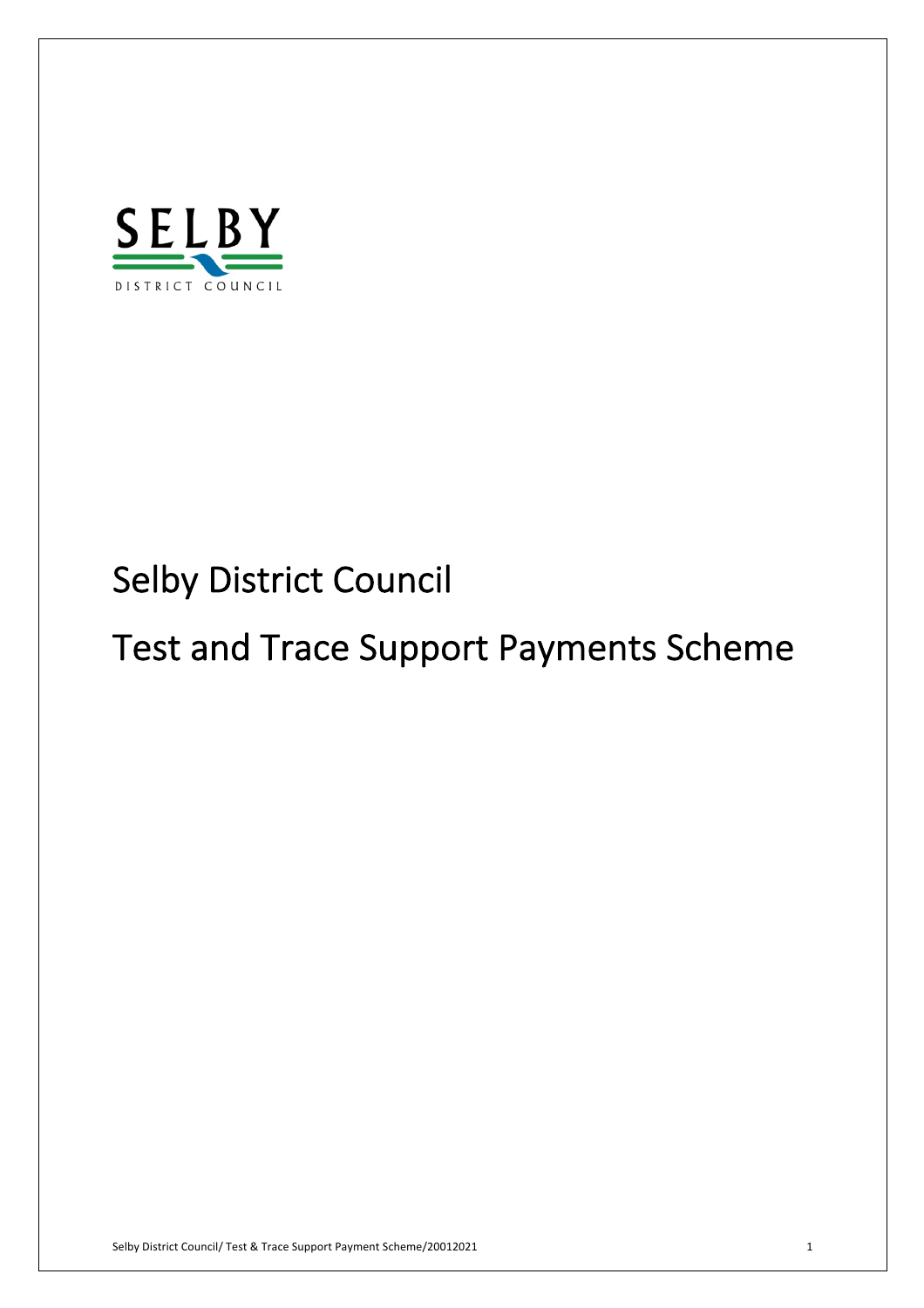# **Contents**

| 1.  | Background to Self-Isolation and Test and Trace Support Payment Scheme 6                                                                                                       |  |
|-----|--------------------------------------------------------------------------------------------------------------------------------------------------------------------------------|--|
| 2.  | An overview of the Test and Trace Payment scheme (the Standard Scheme) 6                                                                                                       |  |
| 3.  |                                                                                                                                                                                |  |
| 4.  | Applying for a Test and Trace Support Payment (the Standard Scheme). 7                                                                                                         |  |
| 5.  |                                                                                                                                                                                |  |
| 6.  |                                                                                                                                                                                |  |
| 7.  | The eligibility criteria and evidence required for the Test and Trace Support Payment                                                                                          |  |
|     | An individual must make a valid application to the Council in the prescribed form and                                                                                          |  |
|     |                                                                                                                                                                                |  |
|     | Have been told to stay at home and self-isolate by NHS Test and Trace, either because<br>they have tested positive for coronavirus or have recently been in close contact with |  |
|     |                                                                                                                                                                                |  |
|     |                                                                                                                                                                                |  |
|     |                                                                                                                                                                                |  |
|     |                                                                                                                                                                                |  |
|     |                                                                                                                                                                                |  |
|     |                                                                                                                                                                                |  |
| 8.  | How much grant will be paid, methods of payment and timings 13                                                                                                                 |  |
| 9.  |                                                                                                                                                                                |  |
| 10. |                                                                                                                                                                                |  |
| 11. |                                                                                                                                                                                |  |
| 12. |                                                                                                                                                                                |  |
| 13. | The Discretionary Test and Trace Payment Scheme and its relationship with the                                                                                                  |  |
|     |                                                                                                                                                                                |  |
|     |                                                                                                                                                                                |  |
|     |                                                                                                                                                                                |  |
| 14. |                                                                                                                                                                                |  |
| 15. |                                                                                                                                                                                |  |
| 16. |                                                                                                                                                                                |  |
| 17. |                                                                                                                                                                                |  |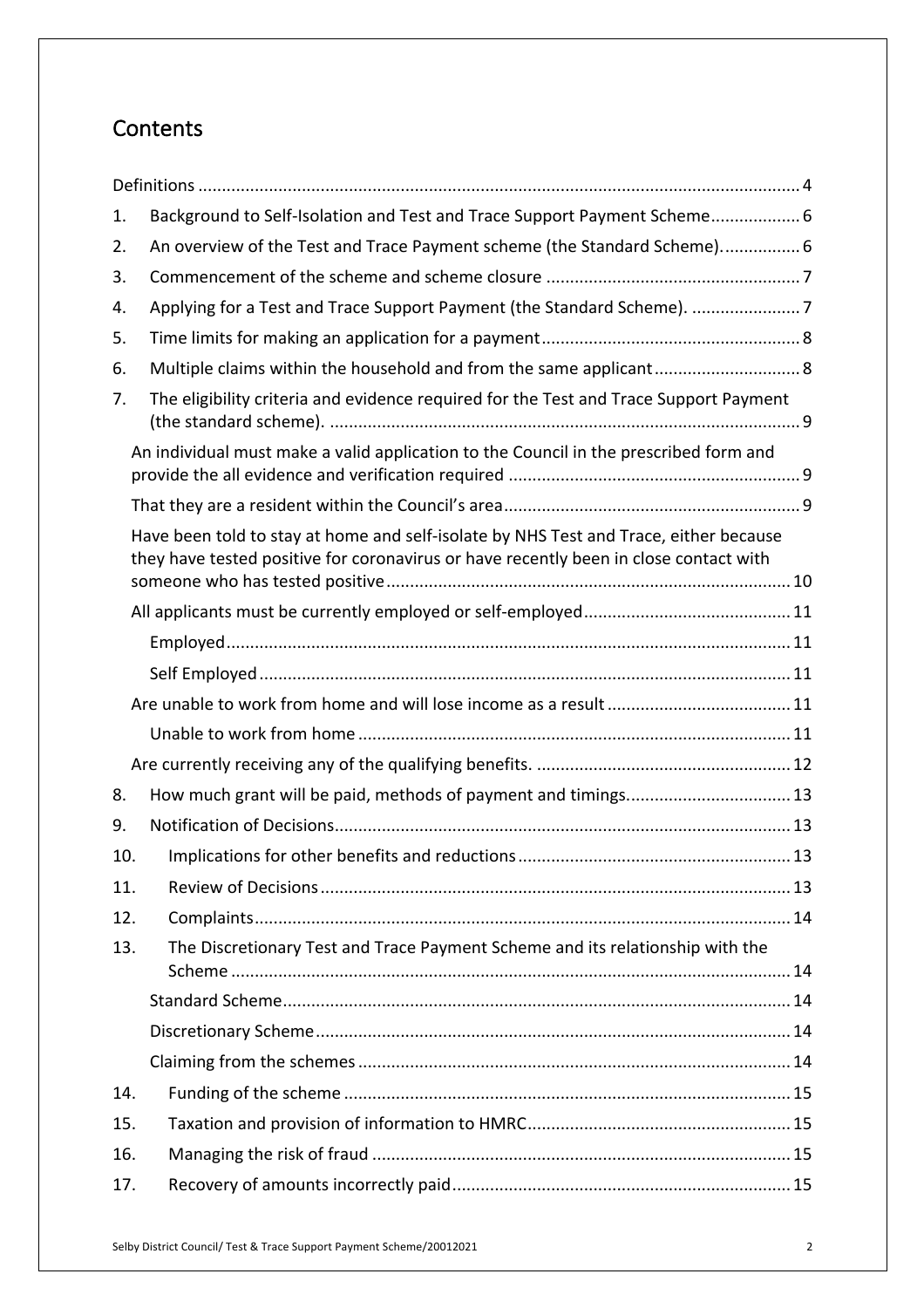| 18. |  |
|-----|--|
|     |  |
|     |  |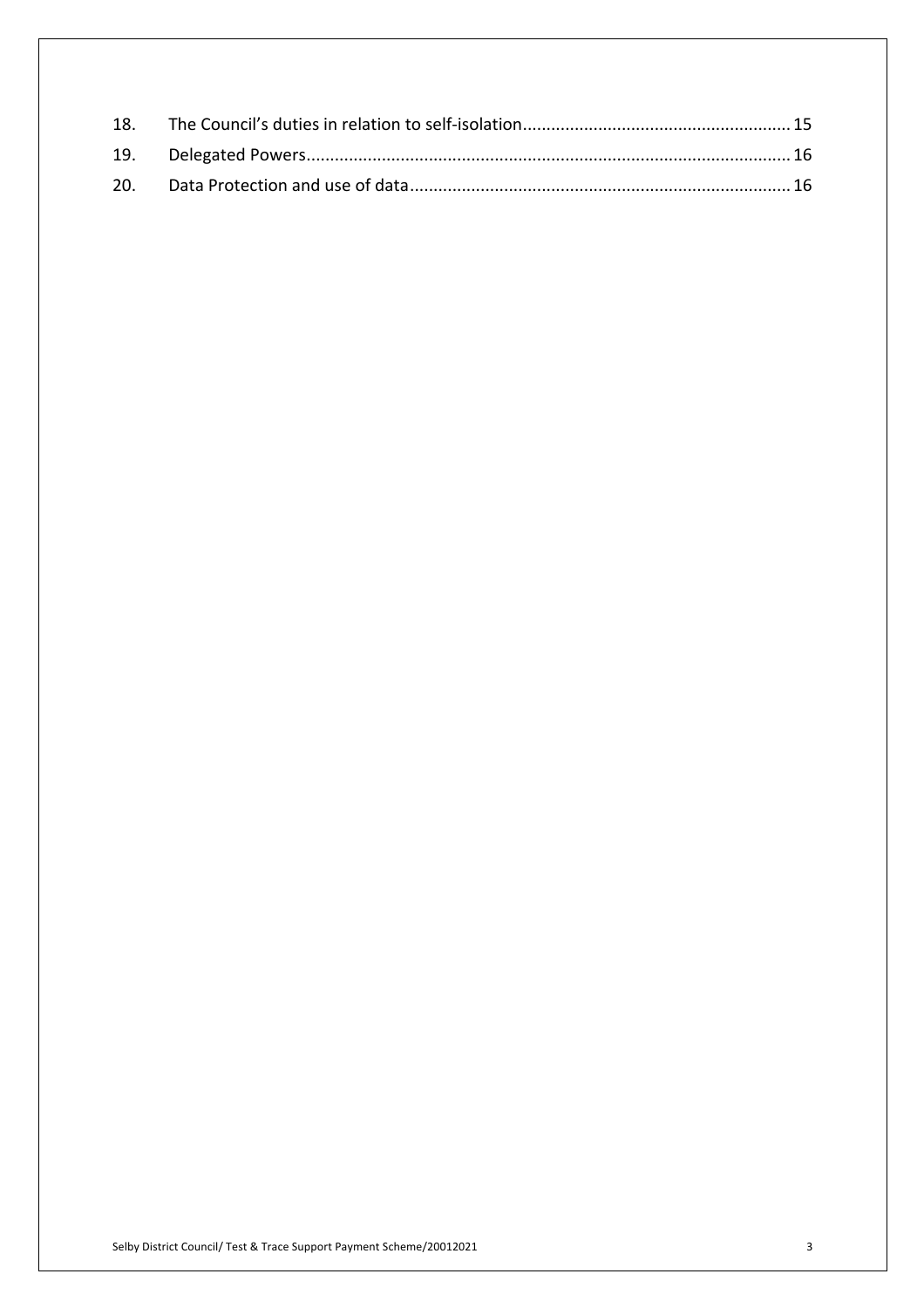# Definitions

The following definitions are used within this document:

**'Applicant';** means the individual making an application for a payment under this scheme;

 **'Contact Tracing and Advice Service (CTAS)';** means the web-based system used by Public Health England to contact and trace individuals who are required to self-isolate;

 **'CTAS Account ID'**; means the unique number provided by Public Health England through the Contact Tracing and Advice Service (CTAS);

 **'COVID-19';** means the infectious disease caused by the most recently discovered coronavirus;

 **'Housing Benefit';** means the benefit administered by local authorities under either the Housing Benefit Regulations 2006 or the Housing Benefit (Persons who have attained the qualifying age for state pension credit) 2006;

 **'income-related Employment and Support Allowance'**; means the means-tested Employment and Support Allowance administered by the Department for Work and Pensions under the Welfare Reform Act 2007;

 **'income-based Jobseeker's Allowance'**; means the means-tested Jobseekers Allowance administered by the Department for Work and Pensions under the Jobseekers Act 1995;

 **Income Support'**; means the means-tested Income Support administered by the Department for Work and Pensions under the Income Support (General) Regulations 1987;

 **'NHS Test and Trace'**; means the service provided to the National Health Service in England, established in May 2020 to track and help prevent the spread of COVID-19;

 **'Pension Credit';** means the means-tested Guarantee or Savings Credit administered by the Department for Work and Pensions under the State Pension Credit Regulations 2002;

 **'Qualifying benefit';** means any of the following benefits: Housing Benefit, Income support, income-based jobseeker's Allowance, income-related Employment and Support Allowance, Working Tax Credit or Universal Credit;

 **'Self-isolation, Self-isolate';** means the legal requirement for an individual to self-isolate when told to by NHS Test and Trace or the NHS COVID-19 app and the legal duty to self-isolate under the Health Protection (Coronavirus, Restrictions) (Self-Isolation) (England) Regulations 2020 which came into force on 28<sup>th</sup> September 2020;

 **'Test and Trace Support Payment Scheme' ('Standard Scheme');** means the Standard Scheme introduced by Government on 28<sup>th</sup> September and administered by Local Authorities;

 **'Test and Trace Discretionary Payments Scheme'** (**'Discretionary Scheme');** means the Test and Trace Discretionary Payments Scheme which has been agreed by the Council and which *may* be available for individuals who are unable to access the 'Standard Scheme'.

 **'Universal Credit'** means the means-tested Universal Credit administered by the Department for Work and Pensions under the Universal Credit Regulations 2013;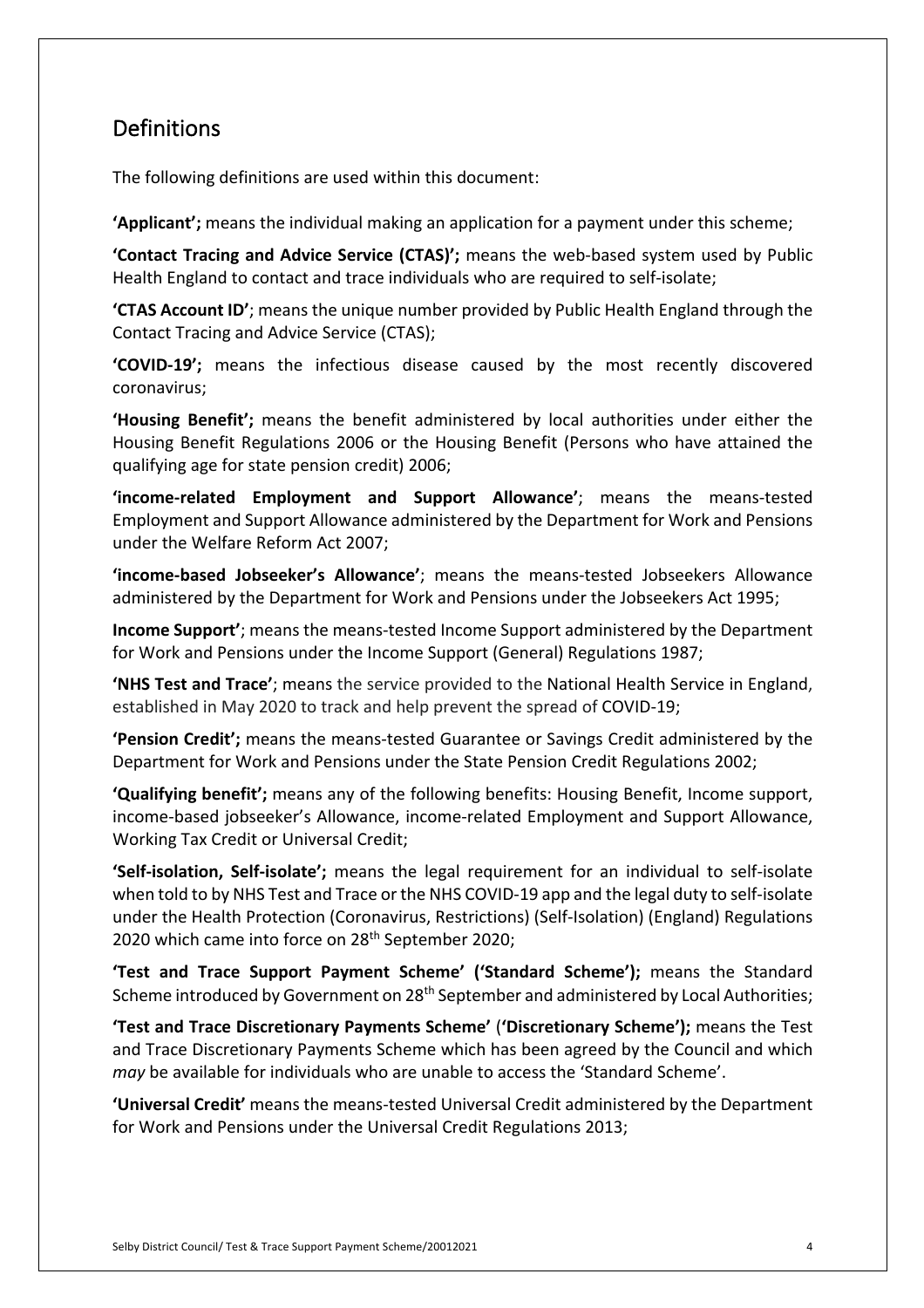**'Working Tax Credit';** means the means-tested benefit administered by Her Majesty's Revenues and Customs under the Working Tax Credit (Entitlement and Maximum Rate) Regulations 2002.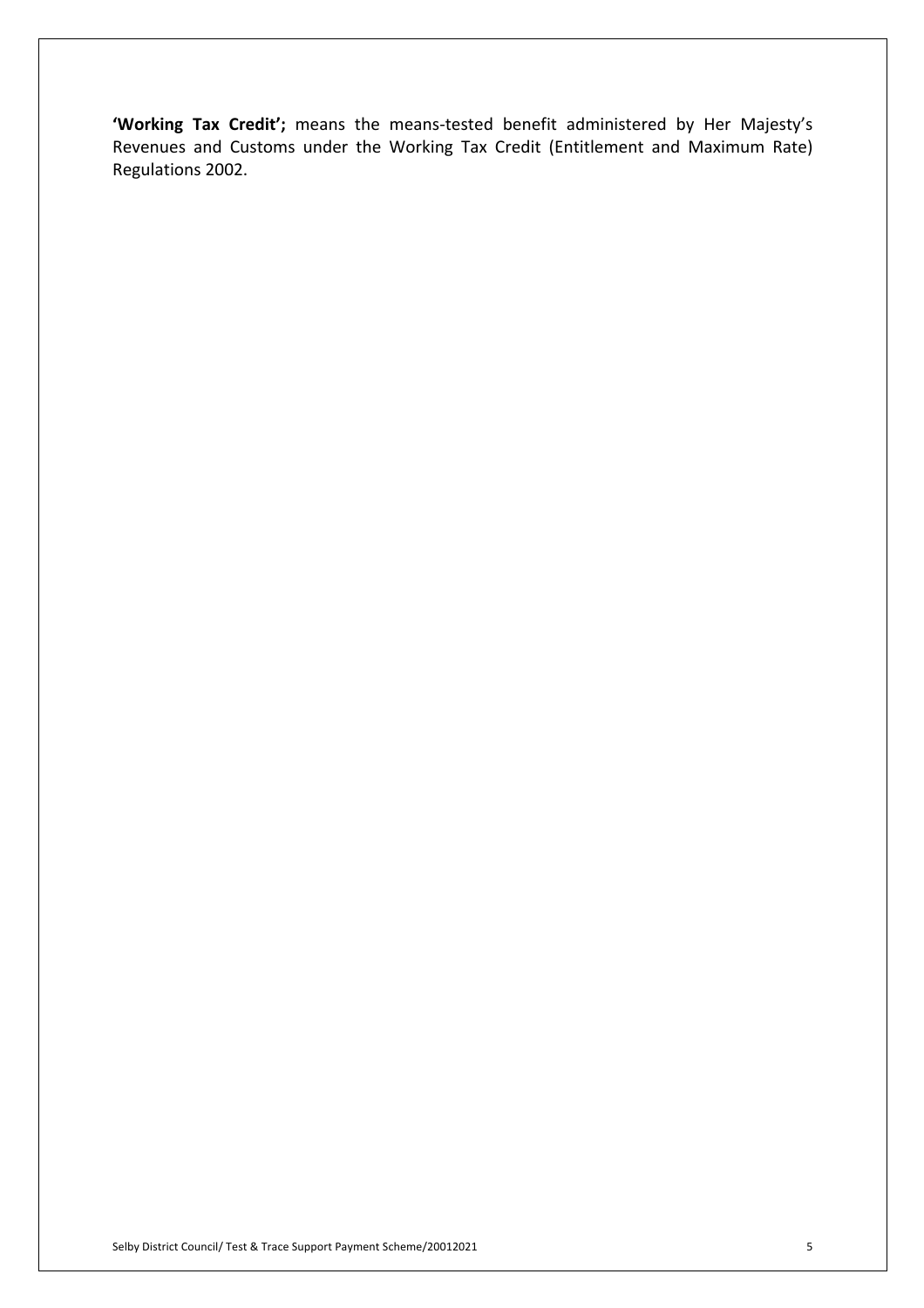# 1. Background to Self-Isolation and Test and Trace Support Payment Scheme

- 1.1 From 28<sup>th</sup> September 2020, Government has changed the legislation so that certain people will have to self-isolate due to the current COVID-19 crisis.
- 1.2 A package of legislative measures has been introduced both to ensure that those who are required to self-isolate, do so and, that those on a low income, receive a payment to assist their finances and to encourage compliance with the legislation.
- 1.3 The Council, together with Government, recognises that self-isolation is one of the most powerful tools for controlling the transmission of the Covid-19 virus and this scheme document details who will be eligible and how the Test and Trace Support Payment will be made. It also outlines the approach the Council will take in determining whether a payment will be made or not.
- 1.4 This document, which covers the **Standard Scheme**, should be read alongside the Council's Test and Trace Discretionary Support scheme which *may* be available to individuals who do not qualify a payment under this scheme.

# 2. An overview of the Test and Trace Payment scheme (the standard scheme).

- 2.1 From 28<sup>th</sup> September 2020, individuals will be entitled to a Test and Trace Support Payment of £500 from the Council if they meet the eligibility criteria listed below:
	- (a) Make an application to the Council in the prescribed form and provide all the evidence and verification required;
	- (b) Are a resident within the Council's area;
	- (c) Have been told to stay at home and self-isolate by NHS Test and Trace, either because they have tested positive for coronavirus or have recently been in close contact with someone who has tested positive;
	- (d) Are employed or self-employed;
	- (e) Are unable to work from home and will lose income as a result; and
	- (f) Are currently receiving any of the following 'qualifying benefit's:
		- Universal Credit;
		- Working Tax Credit;
		- income-related Employment and Support Allowance;
		- income-based Jobseeker's Allowance;
		- Income Support;
		- Housing Benefit; or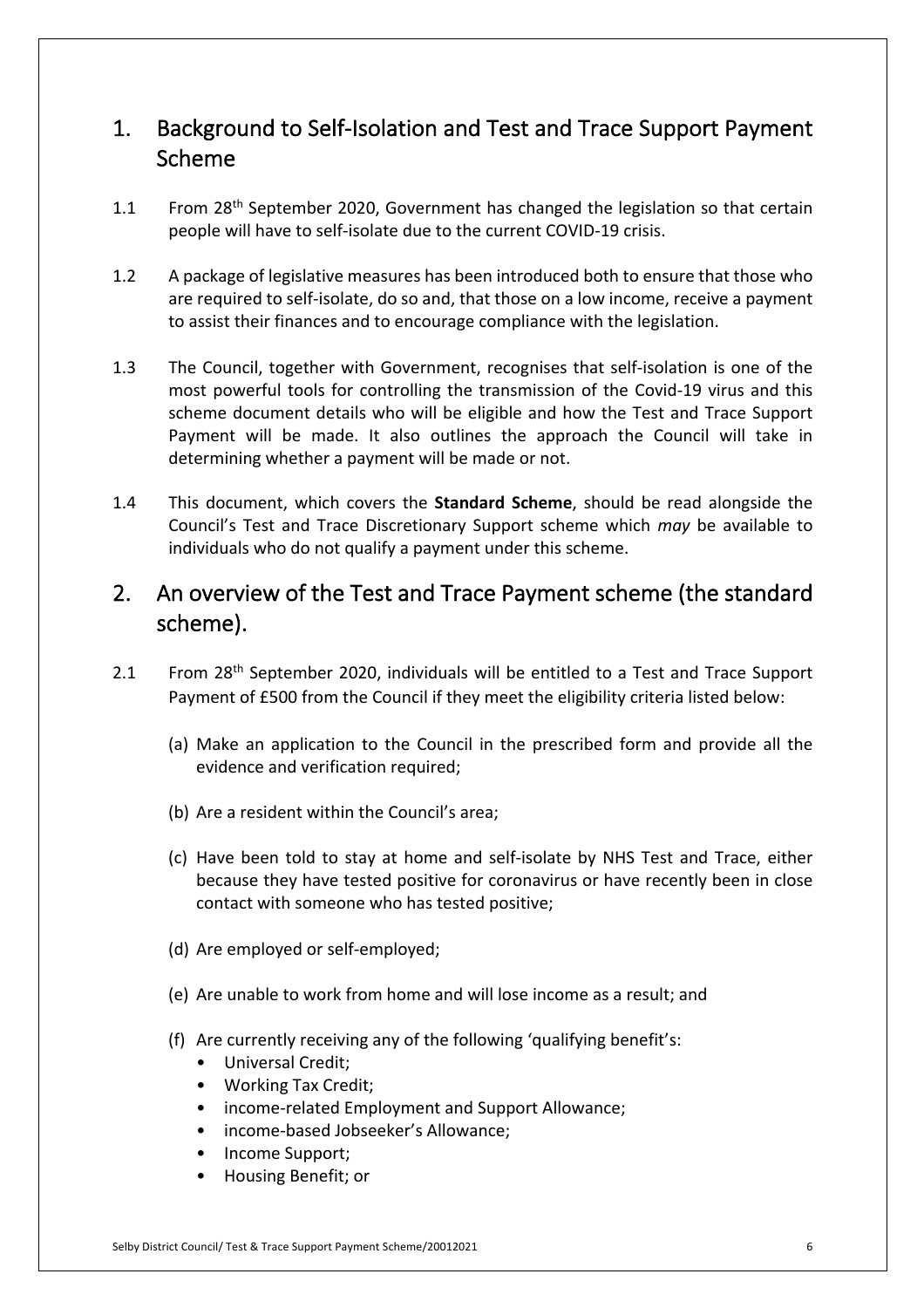- Pension Credit.
- 2.2 This particular scheme is designed for those individuals (applicants) who:
	- meet the standard conditions 2.1 (a) to (e) above;
	- are in receipt of one of the qualifying benefits listed in 2.1(f); and
	- comply with the self-isolation requirements laid down by Government;
- $2.3$  **benefit (2.1 (f))**, no payment can be made; however, they may be able to apply for a discretionary payment under the Council's Test and Trace Discretionary Payments Scheme which is available on the Council's website 2.3 Where individuals meet all the requirements but are **not in receipt of a qualifying**  <www.selby.gov.uk/coronavirus-covid-19>
- 2.4 Individuals will **not** be entitled to apply for both a payment under the Standard Scheme and under the Council's Discretionary Scheme.

# 3. Commencement of the scheme and scheme closure

#### **Commencement**

- $3.1$ This scheme is available to all individuals who meet the eligibility criteria and who are told to self-isolate **on or after** 28th September 2020.
- 3.2 Individuals who are required to self-isolate **before** 28th September 2020 will not be eligible for a payment.

#### **Scheme closure**

 $3.3$ available until 31<sup>st</sup> March 2021. At the present time, Government has stated that this Standard Scheme will be

# 4. Applying for a Test and Trace Support Payment (the Standard Scheme).

- 4.1 Individuals who are resident within the Council's area will be entitled to make an application for a Test and Trace Support Payment under this scheme. In all cases, the 'applicant' will be required to answer **all** of the questions asked and provide the information required by the Council in the specified timescale.
- $4.2$  details of which are shown within Section 6 of this scheme. The applicant will be required to self-verify certain criteria and also confirm that they will comply In order to receive a payment, all applicants must meet the full eligibility criteria, with the self-isolation requirements set by Government.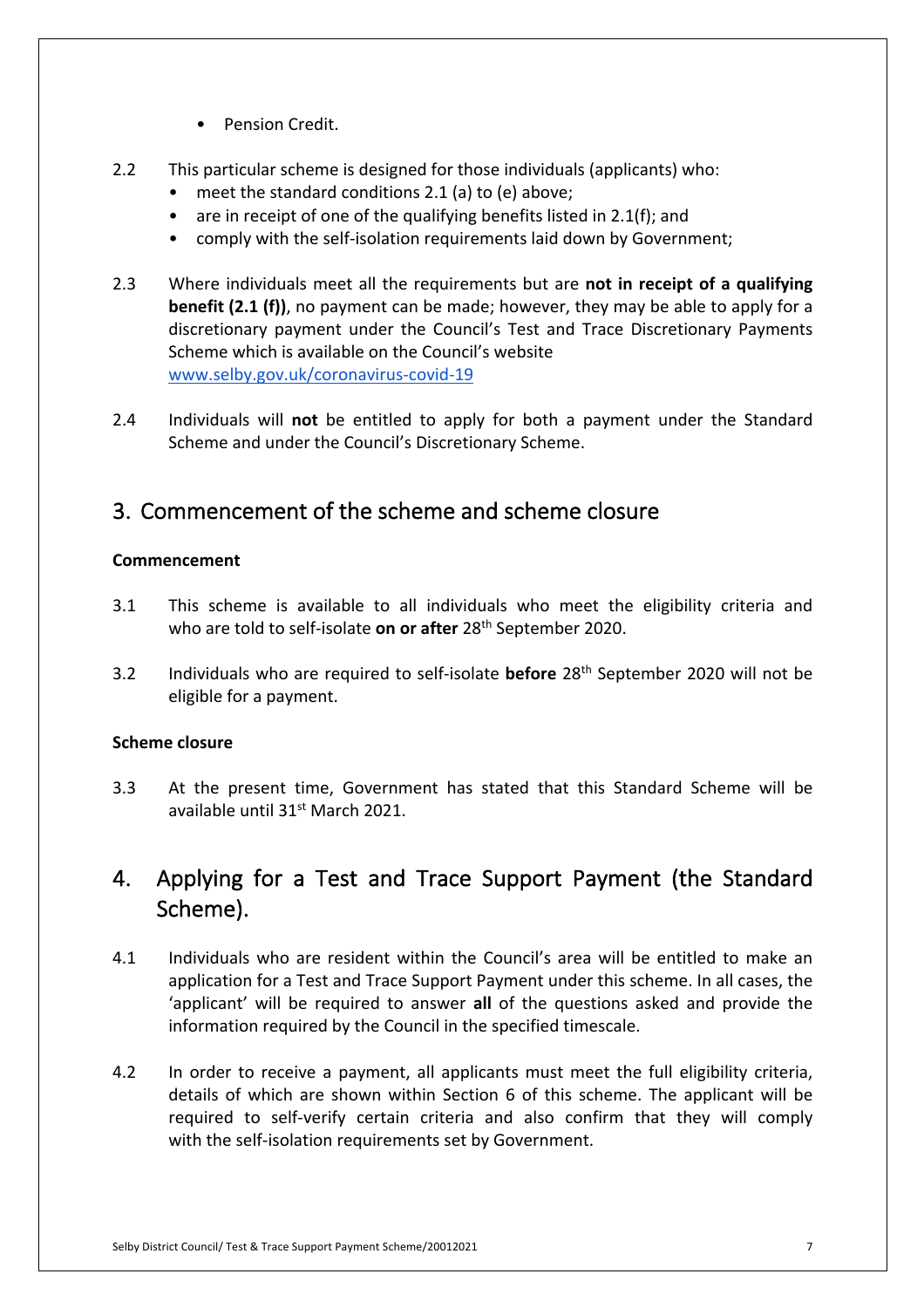- $4.3$  payment and will be informed of this by the Council, either at the point of application or as soon as practicable thereafter. Where the applicant fails to meet the eligibility criteria, they will not receive a
- $4.4$  payment in line with the timings and methods shown in Section 8. Where the applicant is successful, the Council will notify them accordingly and make
- 4.5 Applications can **only** be accepted from individuals who are resident in the Council's area.
- 4.6 Applications will be accepted from a third party in respect of any individual who meets the eligibility criteria for a payment. However, the following should be noted:
	- • The person making the application will need to provide evidence of their identity and also the reason why they are applying on behalf of another person; and
	- • That any payment **must** only be made by the Council to the person who is self-isolating. No payment will be made to a third party under any circumstance.
- $4.7$ [www.selby.gov.uk/coronavirus-covid-19.](www.selby.gov.uk/coronavirus-covid-19) There are no paper or other types of application processes; however, should individuals experience difficulties in making any application, they should contact the Council on 01757 705101 All applications shall be made online using the Council's dedicated webpage

# 5. Time limits for making an application for a payment

- $5.1$ No application for a payment can be made before the  $28<sup>th</sup>$  September 2020 or for any individual who has been required to self-isolate before 28<sup>th</sup> September 2020.
- $52$  applications after this point. Eligible individuals can apply for a Test and Trace Support Payment at any time up to 28 days after their period of self-isolation commenced. The Council will **not** accept any

# 6. Multiple claims within the household and from the same applicant

- 6.1 Individuals in the same household can each make an application to receive a Test and Trace Support Payment, if they each meet the eligibility criteria in full.
- $6.2$ An individual may make an application more than once but only:
	- If the individual is told to self-isolate multiple times; **and**
	- they meet the eligibility criteria for each individual application; **and**
	- the periods of self-isolation do not overlap.
- $6.3$  where multiple applications are made by an individual, to ensure correct eligibility. Therefore, a new application will need to be made for each distinct period of self-The Council is mindful that this can be confusing for applicants and it will be essential, isolation.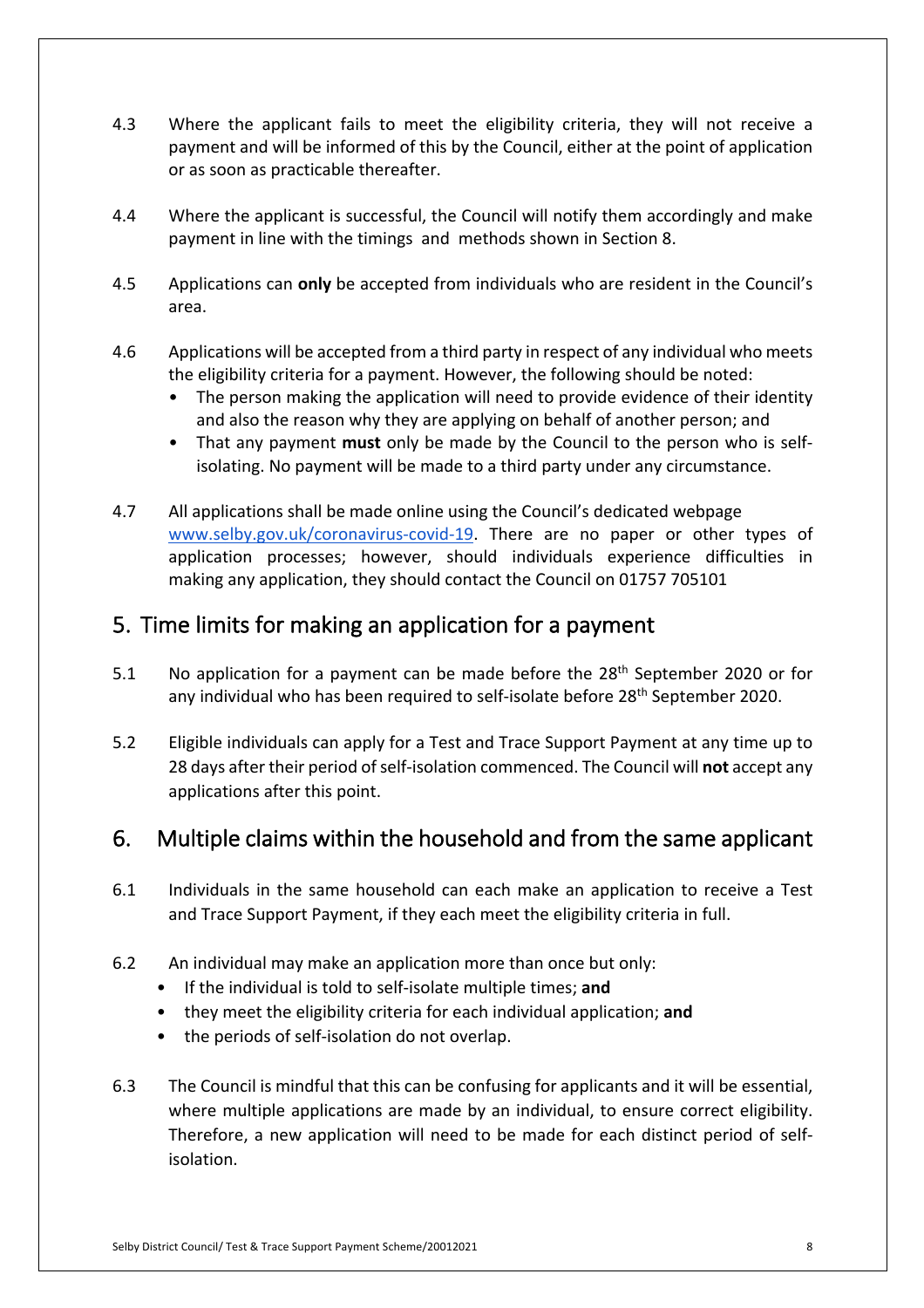# 7. The eligibility criteria and evidence required for the Test and Trace Support Payment (the Standard Scheme).

- 7.1 For payment to be made under this scheme, all of the criteria **must** be met. As with the application form itself, all evidence will need to be provided electronically. The Council provides facilities for all applicants to upload documents, evidence and photographs.
- 7.2 Where documentation is only held in 'hard copy' or paper form, the Council will accept digital images or photographs provided they show all the relevant information.
- 7.3 The Council will keep all information supplied by applicants, secure and in accordance with Data Protection legislation.

 An individual must make a valid application to the Council in the prescribed form and provide the all evidence and verification required

- $7.4$ website <www.selby.gov.uk/coronavirus-covid-19> All applicants will be required to provide details sufficient to identify themselves, their address and to allow the Council to contact them including: As mentioned in Section 4, a valid application must be made via the Council's
	- Full name;
	- Address;
	- National Insurance Number;
	- Telephone number; and
	- Email address.
- 7.5 In addition to the above, all applicants will be required to submit a copy of their current bank statement(s) in order to:
	- • Verify that their income has reduced due to having to self-isolate (see later); and
	- • Provide details of the bank account number and sort code of the account into which a payment would be made.

#### That they are a resident within the Council's area

- $7.6$  enquiries where appropriate) to determine this. The applicant will be required to verify that they have their sole or main residence in the Council's area. The Council will check other records held (and make other
- $7.7$ 7.7 Where necessary, the Council will ask the applicant to provide additional evidence of residence.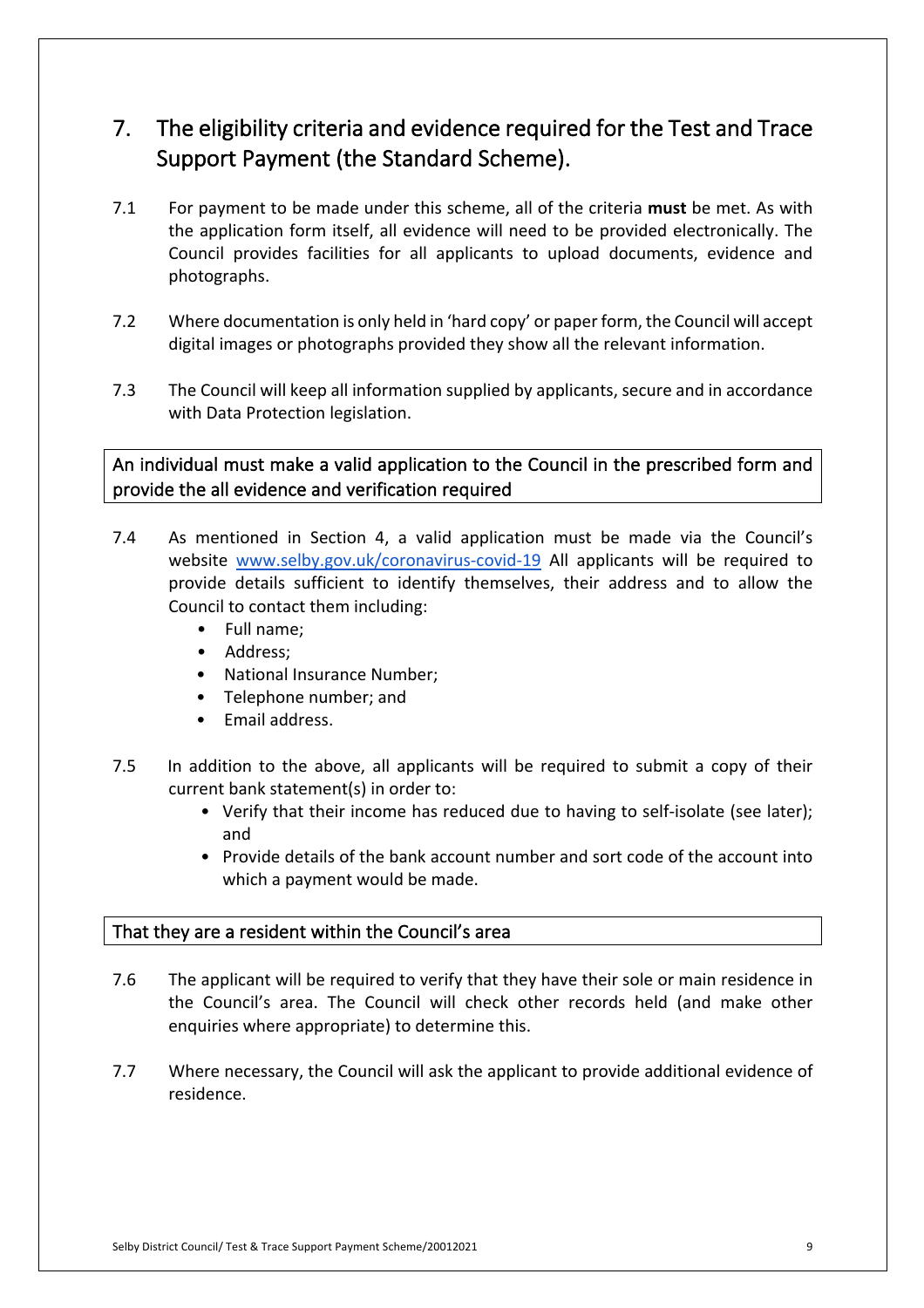Have been told to stay at home and self-isolate by NHS Test and Trace, either because they have tested positive for coronavirus or have recently been in close contact with someone who has tested positive

- $7.8$  Test and Trace to stay at home and self- isolate either because: A key requirement of the scheme is that the applicant has been instructed by the NHS
	- they have tested positive for COVID-19 (coronavirus); or
	- have recently been in close contact with someone who has tested positive.
- $7.9$  provided to them by NHS Test and Trace. All applicants will be required to provide the 8-digit unique ID number which has been
- $7.10$  Service (CTAS) to record information about people who have tested positive for COVID-19 and their contacts. The CTAS Account ID is an 8-character identifier unique a contact of someone who has had a positive test, will receive a digital invitation from For information, the NHS Test and Trace service uses the Contact Tracing and Advice to each case (e.g. 3b1a3015c). Most individuals who test positive for COVID-19 or are the CTAS system to undertake the contact tracing journey.
- 7.11 All cases and contacts who have completed the contact tracing journey (including message/email or postal service for people with no access to mobile phone or email) those who were ineligible for the digital invitation such as children or individuals with a landline number only) will receive a citizen advice message upon completion of the NHS Test and Trace questionnaire. The citizen message (sent either via a text contains the 8-character Account ID.
- $7.12$  Contact Tracing and Advice Service. Only this number will allow an application to be The Council will check that the applicant has a valid Account ID produced by the processed.
- $7.13$  notification (Account ID) from NHS Test and Trace. It should be noted that there is a isolate by NHS Test and Trace. The Council will not make payment to anyone who does not have a valid legal duty to self-isolate which only applies to people who have been told to self-
- 7.14 The Council will not accept a notification from the NHS Isolation Note service. Where the applicant has provided this only, they will be given an opportunity to provide a valid NHS Test and Trace notification if they have one.
- 7.15 This scheme does not cover people who are self-isolating after returning to the UK from abroad, unless they have tested positive for COVID-19 (coronavirus) or have been instructed to self-isolate by NHS Test and Trace.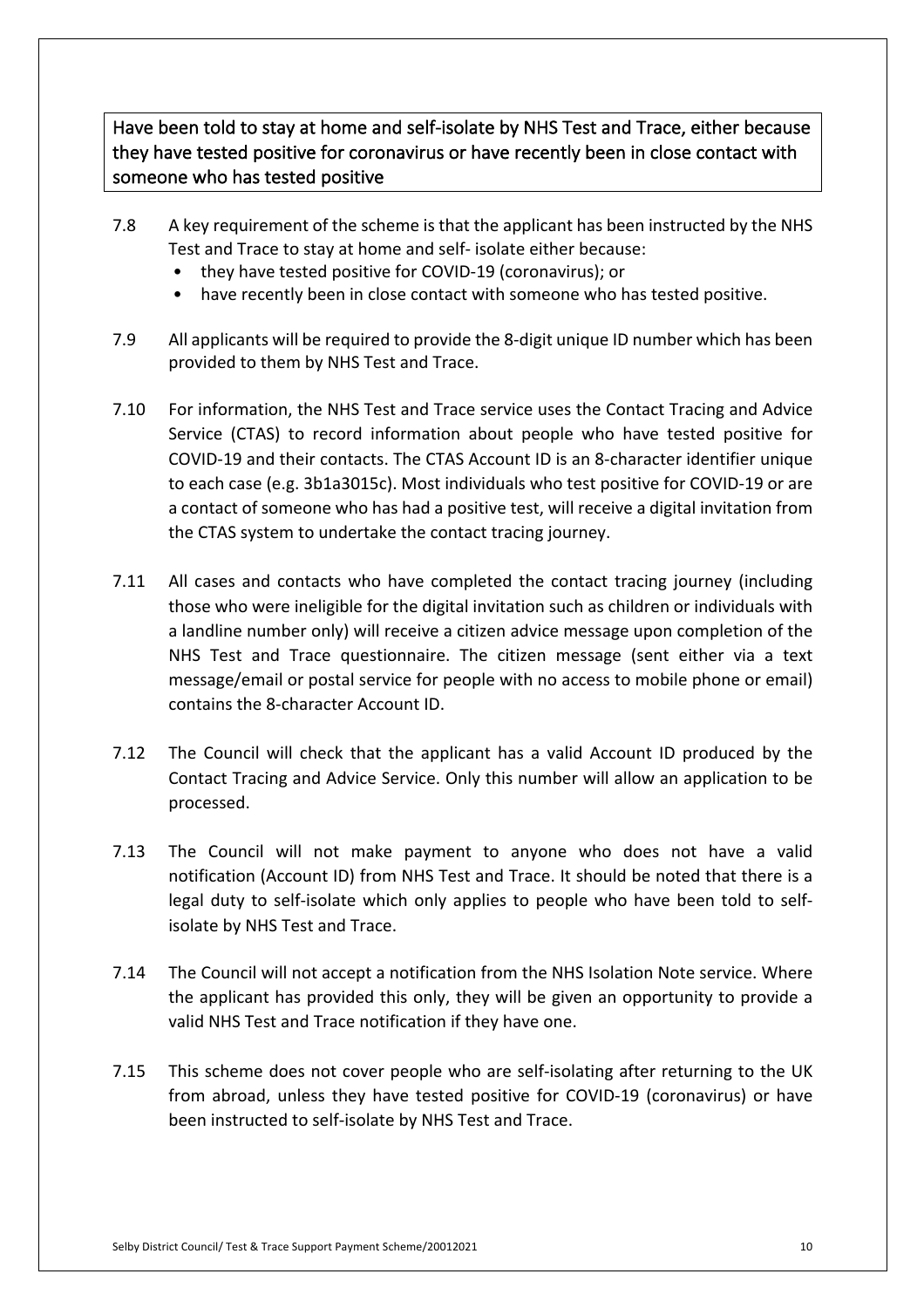#### All applicants must be currently employed or self-employed

- $7.16$  entitled to claim a Test and Trace Support Payment. For the sake of clarity, this scheme requires all applicants to provide sufficient evidence of their current employment or self-employment status. In the case of employed applicants, full details of their employer must be given on the application form including contact numbers. 7.16 Only those applicants who are currently employed or currently self-employed will be
- 7.17 The Council will also require applicants to provide proof such as listed below:

#### Employed

- Current wages or salary slips;
- Employment contract; or
- Letter from the employer confirming current employment.

#### Self Employed

- Self-assessment form;
- Details of HMRC registration as self-employed;
- Current accounts; or
- Current accounts and trading statements
- 7.18 The above list is not exhaustive.
- $7.19$ As this is an essential requirement in order for a Test and Trace Support Payment to be made, the applicant must satisfy the Council that they meet this criterion.

#### Are unable to work from home and will lose income as a result

- 7.20 All applicants will have to certify on the application form that they are:
	- Unable to work from home; and
	- Will lose income as a result.
- $7.21$ The Council will need to be satisfied that any applicants meet these conditions in full.

#### Unable to work from home

- $7.22$  whether they can undertake this work from home. The Council will require applicants to give details about the nature of their work and
- $7.23$  criteria and therefore, each applicant will not only be required to verify the fact, but 7.23 Only those applicants that cannot work from home whilst self-isolating will meet the also provide details of the reasons why this is the case, together with details of the type of work that they would normally undertake.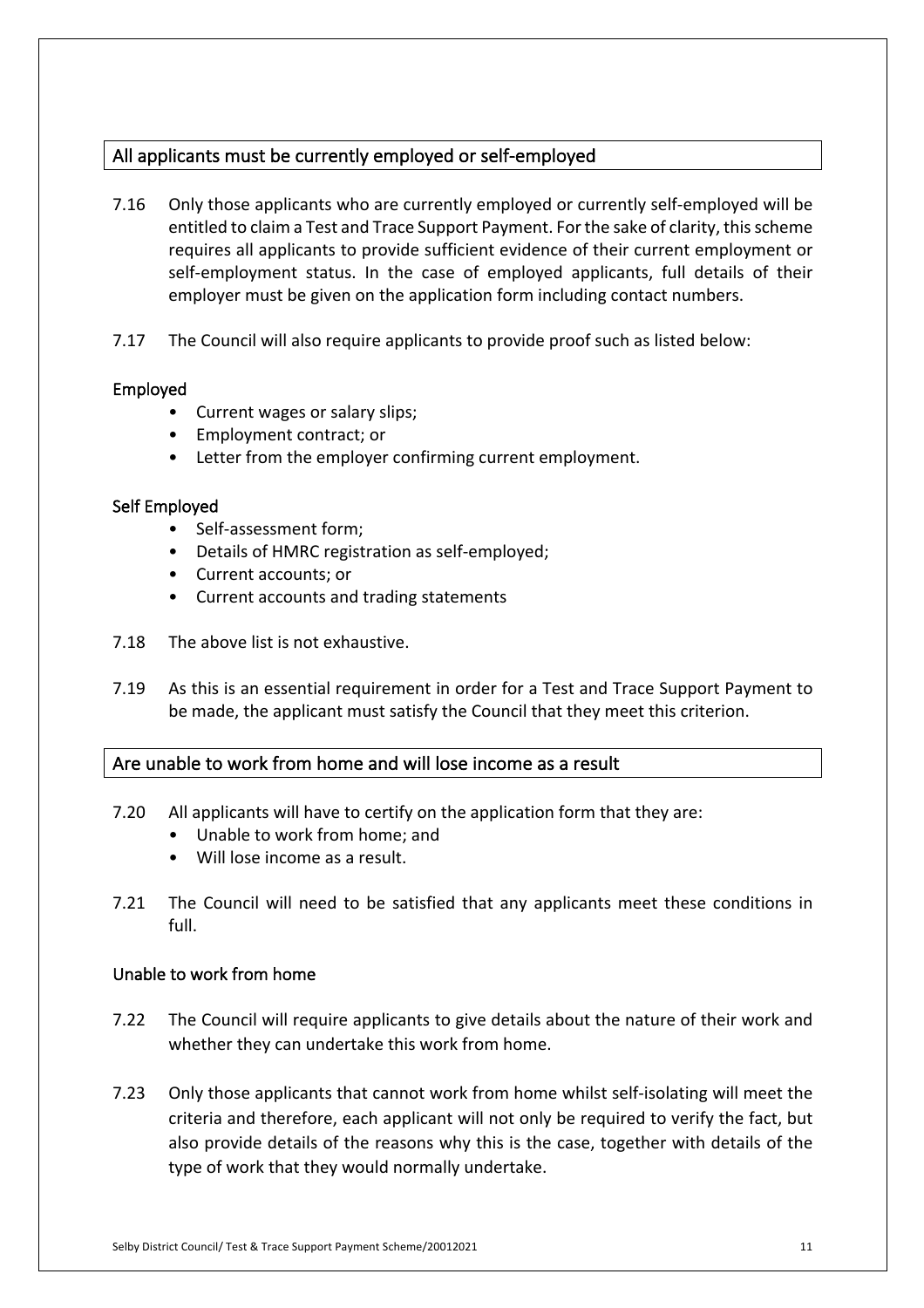- $7.24$  Government has provided a number of examples as follows: This criterion applies whether an applicant is either employed or self-employed and
	- • An applicant with a single job whose employer continued to pay them a full wage while they self-isolated would not meet the criteria;
	- • An applicant whose employer paid them a reduced wage while they self-isolated would meet the criteria (as they have lost income); and
	- • An applicant with two part-time jobs who continued to be paid a full wage by one employer, but whose other employer did not pay them while self-isolating, would be eligible.

#### Are currently receiving any of the qualifying benefits.

- $7.25$  qualifying benefits: The final criterion is that the applicant **must be in receipt** of one of the following
	- Universal Credit;
	- Working Tax Credit;
	- income-related Employment and Support Allowance;
	- income-based Jobseeker's Allowance;
	- Income Support;
	- Housing Benefit; or
	- Pension Credit.
- 7.26 Applicants must be **actually** in receipt of the listed benefits. Each applicant will be required to verify that they are in receipt of one of the benefits and provide evidence of that to the Council. Evidence will need to be provided electronically but typically could be copies of bank statements showing the payments, confirmation of benefit entitlement or award /payment summaries (as in the case of Universal Credit). The Council will accept 'screenshots' of any online benefit account.
- $7.27$  a benefit; is currently appealing a negative decision; or is unable to apply for a qualifying benefit, they will not be entitled to a payment under the Standard Scheme Where an applicant has yet to apply for a qualifying benefit; is awaiting a decision on and will be directed to apply for a payment under the Council's Test and Trace Discretionary Payment Scheme.
- $7.28$ The Council will verify the current receipt of a qualifying benefit with the Department for Work and Pensions (DWP) and Her Majesty's Revenues and Customs (HMRC) as appropriate.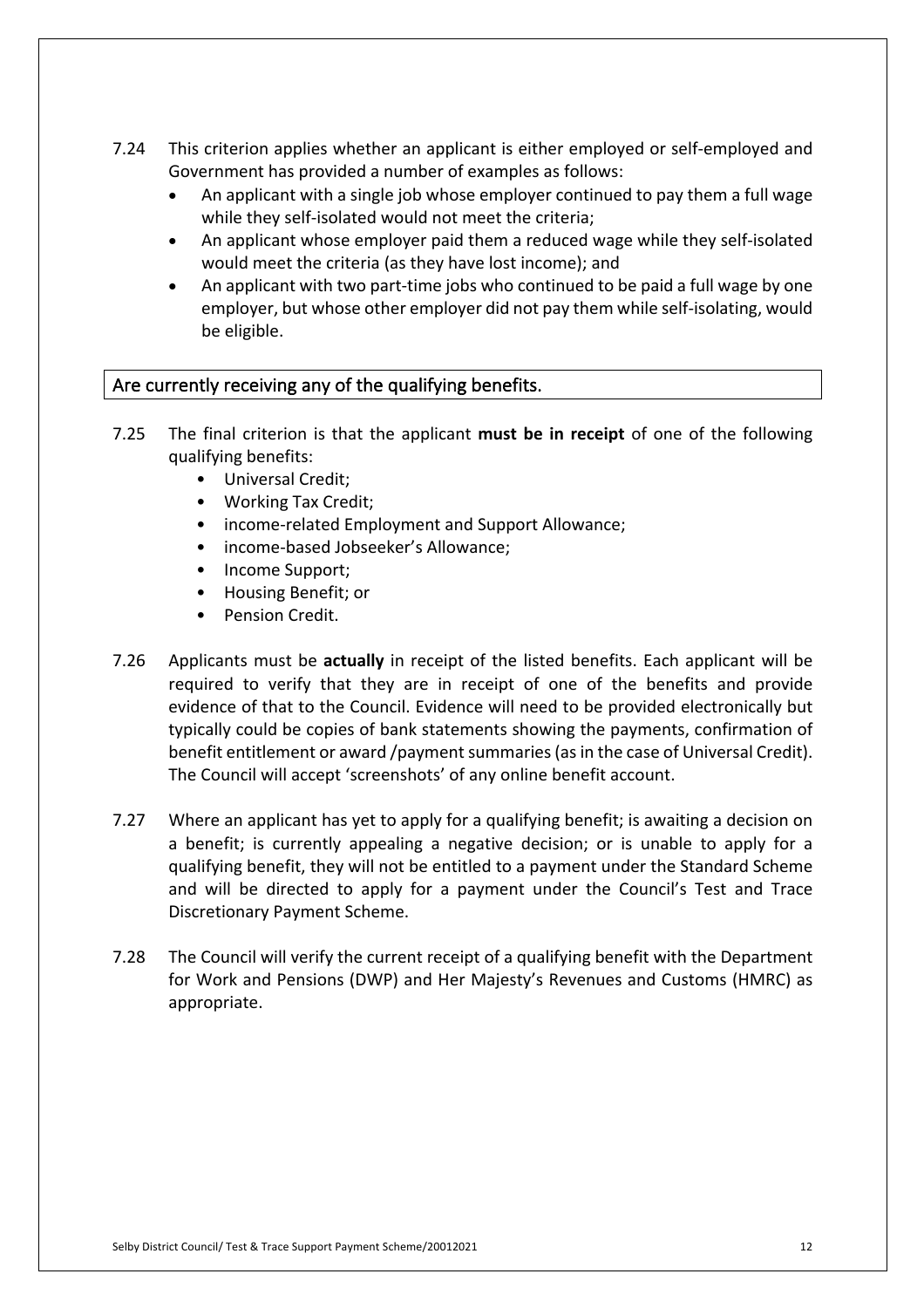# 8. How much grant will be paid, methods of payment and timings.

- 8.1 applicant's bank account within 3 working days, starting with the date of application. Where an applicant meets all of the eligibility criteria, a single payment of £500 shall be paid for each period of self-isolation. Payments will be made direct to the
- $8.2$  required information is received. 8.2 Where further information or evidence is required from the applicant, the Council will look to make payment within 3 working days starting with the date when all of the
- 8.3 Full details of the applicant's bank account must be supplied on the application form and this will be cross checked with the copies of the bank statements provided as part of the verification process.
- 8.4 account. No payments can be made to third parties whatsoever. 8.4 As required by Government, payments can only be made to the applicant's bank
- 8.5 protection. This protection is called a 'first right of appropriation of funds order'. More <www.selby.gov.uk/coronavirus-covid-19>or from Citizens Advice. The Council is aware that in some cases, applicants may be overdrawn and may not be able to gain access to the payment. In these cases, the applicant may apply for details of this can be obtained from the Councils website

### 9. Notification of Decisions

 9.1 Applications will be considered by officers of the Council and all decisions made by the Council shall be notified to the applicant either in writing or by email.

# 10. Implications for other benefits and reductions

- $10.1$  tested benefits. The Council has been advised by the Department for Work and Pensions (DWP) that the Test and Trace Support Payment will be disregarded for the purposes of all means-
- $10.2$  entitlement to Council Tax Reduction. The Council has decided that any payment made under this scheme shall not affect

# 11. Review of Decisions

- 11.1 Whilst there is no statutory appeal process, the Council will operate an internal review process and will accept an applicant's request for an appeal of its decision by a senior officer.
- $11.2$  decision, and should state the reasons why the applicant is aggrieved with the decision All such requests must be made in writing to the Council, within 3 days of the Council's of the Council. New information may be submitted at this stage to support the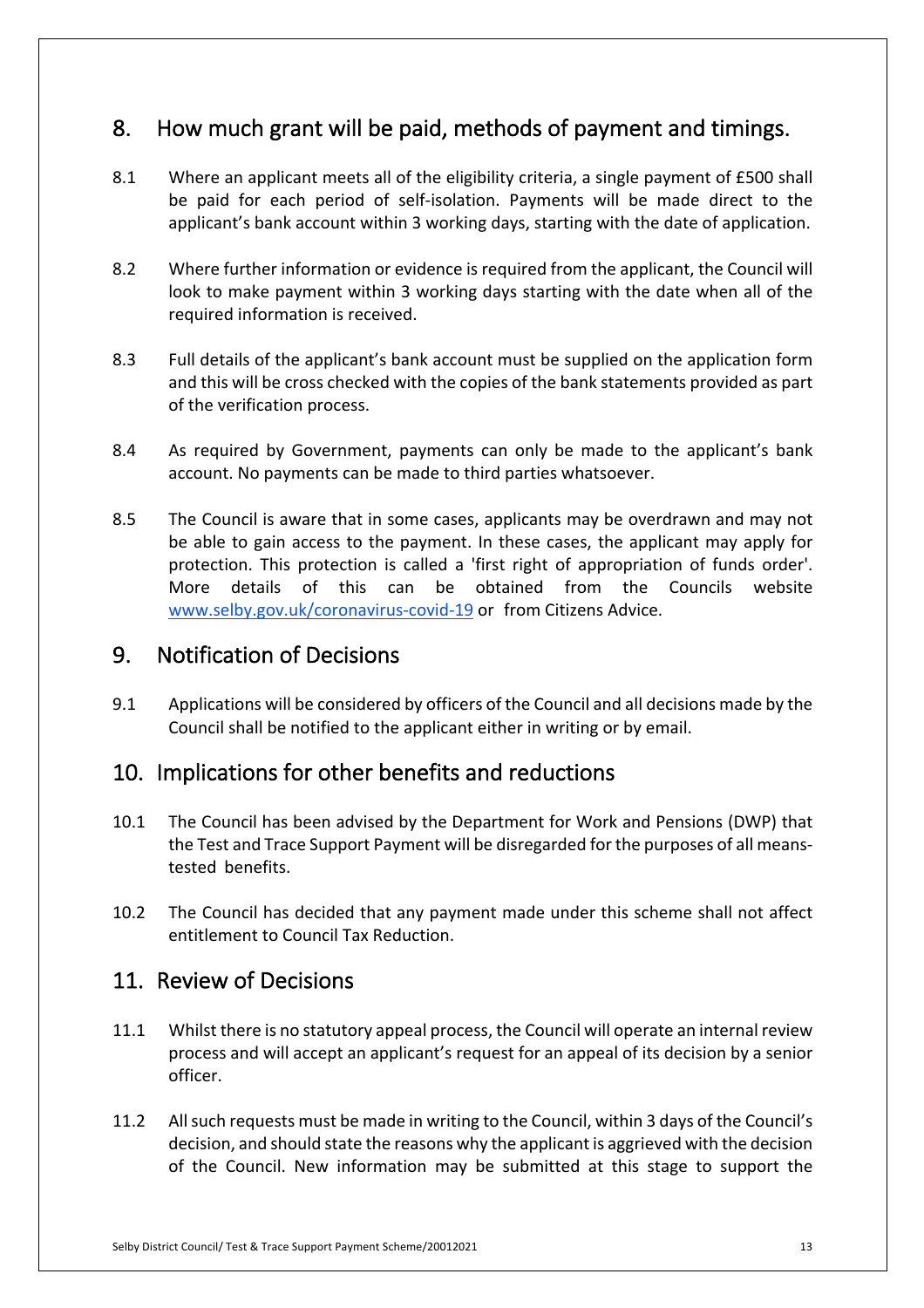applicant's appeal. The application will be reconsidered as soon as practicable, and the applicant informed in writing or by email of the decision.

# 12. Complaints

 $12.1$  applied in the event of any complaint received about this scheme. The Council's 'Complaints Procedure' (available on the Councils website) will be

# relationship with the Standard Scheme 13. The Discretionary Test and Trace Payment Scheme and its

#### Standard Scheme

- 13.1 This 'Standard' Scheme has been determined by criteria set down by Government and certain qualifying benefits (Universal Credit; Working Tax Credit; Income-related Employment and Support Allowance; income-based Jobseeker's Allowance; Income Support; Housing Benefit; or Pension Credit). is primarily aimed at all applicants who are working or self-employed; are unable to work from home and will therefore have a reduction in income and are in receipt of
- $13.2$ The receipt of one of those benefits is essential in order for a payment to be made.

#### Discretionary Scheme

- $13.3$  meets all the required criteria **except** that they are not currently in receipt of a qualifying benefit. The reason for this could be, for example, that a claim for a benefit unable to gain access to public funds. 13.3 The Council's Test and Trace Discretionary Payments Scheme is for any individual who has not yet been made or that the individual, whilst normally resident in the UK, is
- $13.4$ 13.4 Details of the Council's Test and Trace Discretionary Payment Scheme can be found at <www.selby.gov.uk/coronavirus-covid-19>

#### Claiming from the schemes

- 13.5 Individuals who are entitled to a payment from the Standard Scheme are unable to make a claim from the Council's discretionary scheme.
- $13.6$  will be directed to make an application for a discretionary payment. 13.6 However, an applicant who is refused a 'Standard Scheme' payment on the basis that they meet all the criteria **except** that they are not in receipt of a qualifying benefit,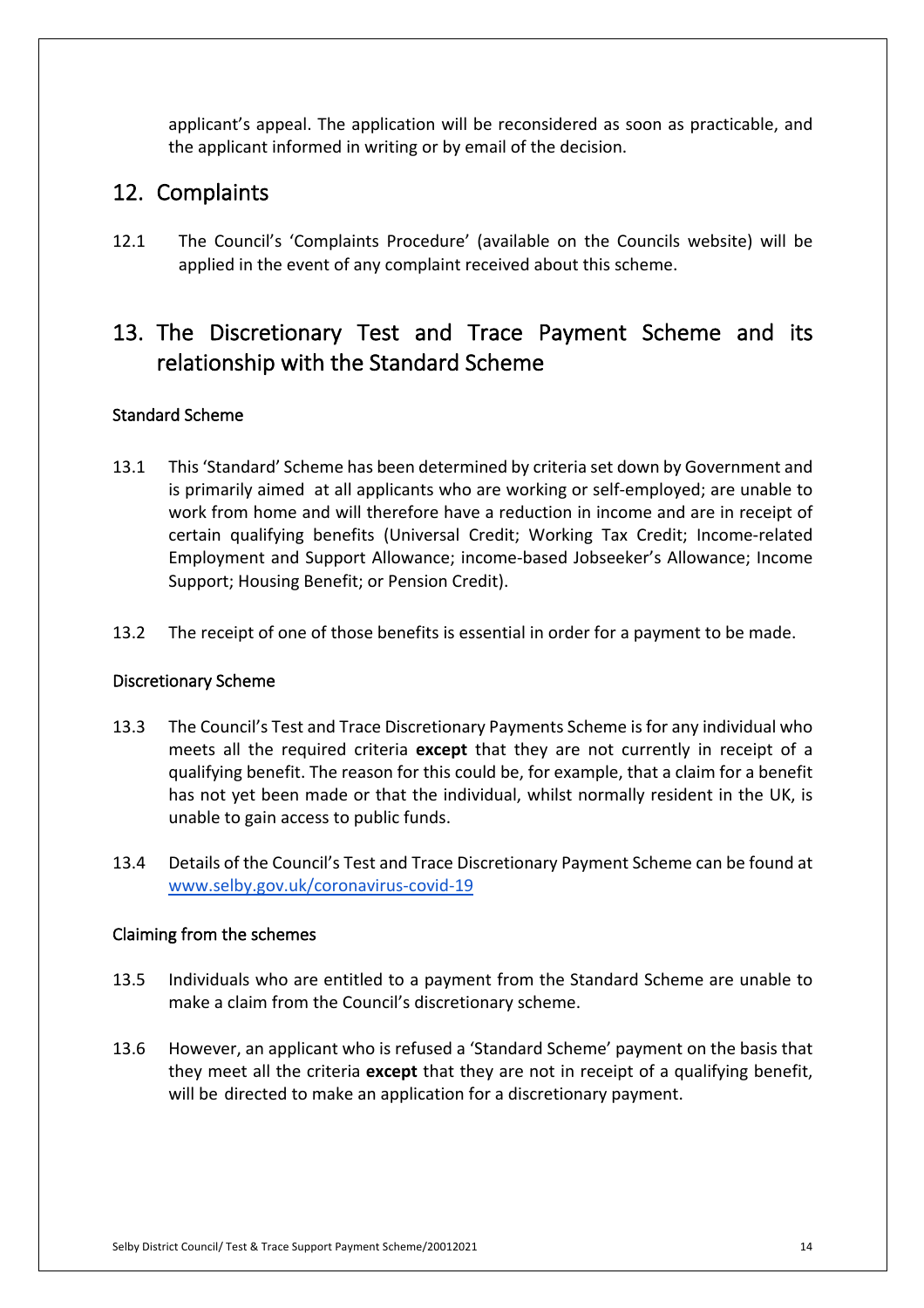# 14. Funding of the scheme

 14.1 Government has confirmed that it will reimburse the Council for all payments correctly made under this scheme. However, should funding not be provided by Government, the Council reserves to right to end the scheme.

# 15. Taxation and provision of information to HMRC

- $15.1$ 15.1 The Council has been informed by Government that all payments under this scheme are taxable. However, the payments will not be subject to National Insurance contributions.
- 15.2 The Council does not accept any responsibility in relation to an applicant's tax liabilities and all applicants should make their own enquiries to establish any tax position.
- 15.3 All applicants should note that the Council is required to inform Her Majesty's Revenue and Customs (HMRC) of all payments made to individuals.

# 16. Managing the risk of fraud

- $16.1$  scheme and fraud. Any applicant caught falsifying information to gain payments will Neither the Council, nor Government will accept deliberate manipulation of the face prosecution and any payment issued will be recovered from them and this may also include other recovery costs.
- 16.2 Applicants should note that, where a Test and Trace Support Payment is paid by the Council, details of each individual applicant will be passed to Government. Applicants should also note that the Council utilises a number of databases and Government systems to verify information in connection with any applications submitted.

# 17. Recovery of amounts incorrectly paid

 $17.1$  representative(s), the Council will look to recover the amount in full. If it is established that any Test and Trace Support Payment has been made incorrectly due to incorrect information provided to the Council by an applicant or their

# 18. The Council's duties in relation to self-isolation

- 18.1 The duty to self-isolate is an important one. Ensuring infected individuals and their close contacts isolate is one of our most powerful tools for controlling transmission.
- 18.2 We know that someone with the virus can remain infectious to other people for up to 10 days after developing symptoms. It can take up to 14 days for individuals to develop